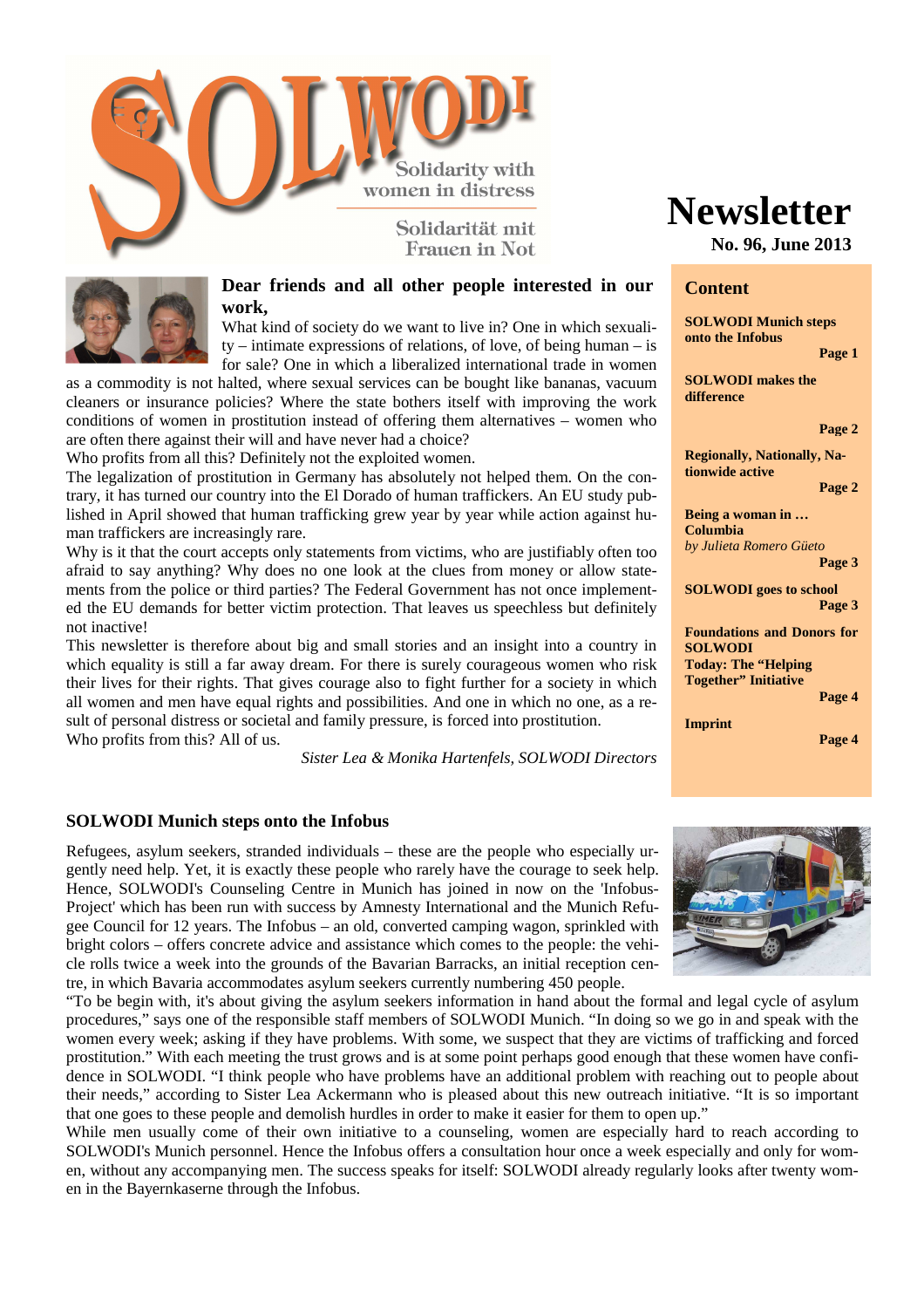# **SOLWODI makes the difference**

What is special about SOLWODI? The engagement of our personnel, the immeasurable commitment of our volunteers, the attention of those who are convinced by our mission....and the structure! We are **regionally active** through our counseling centers and women's homes. We are **networked across the country** through the SOLWODI Non-Profit Associations in the federal states. And SOLWODI is **nationally and Europe wide engaged** through the political work. Read for yourselves!

*\_\_\_\_\_\_\_\_\_\_\_\_\_\_\_\_\_\_\_\_\_\_\_\_\_\_\_\_\_\_\_\_\_\_\_\_\_\_\_\_\_\_\_\_\_\_\_\_\_\_\_\_\_\_\_\_\_\_\_\_\_\_\_\_\_\_\_\_\_\_\_\_\_\_\_\_\_\_\_\_\_\_\_\_\_* 

# **Regionally active… in Osnabrück: An apprenticeship for the future**

A young woman came to the SOLWODI Counseling Centre in Osnabrück in January 2010: an African sold to Germany, pregnant from a German client. Her condition slowly stabilized and the baby arrived at the end of April. In the meantime the police investigation did not make headway and was called off. As her residence status here was at risk, SOLWODI helped with an asylum application with success. In December 2011, with great effort, the woman's two older children were brought from their homeland. What joy for her and the children! With help from SOLWODI, the young woman undertook a language course, found an apartment, completed a certification as a care assistant and went on to undertake an apprenticeship for elderly care. "Without the help of SOLWODI, I would never have made it here in Germany!" - for us, the most beautiful expression of gratitude.

## **... in Koblenz: volunteers provide great assistance with the development association**

The development association SOLWODI Schutzhaus Koblenz e.V., established at the beginning of the year, supports SOLWODI Koblenz with energy: A teacher provides German lessons to the women in the shelter, another offers sports and fitness, others accompany them to see the authorities and doctors, collect donations and assist in PR. Even when a woman moves out of the shelter to an apartment and needs help adjusting, the 21 women and two men of the development association are on hand to help. For the fixed SOLWODI staff members, these forms of assistance mean an enormous relief and the women in the shelter discover more that they are not alone.

# **Nationally networked … in Berlin: the Berlin Senate Workshop brings stakeholders together**

The staff members from the Senate, authorities, police and labor unions and NGOs like SOLWODI met at the end of April at the invitation of the Berlin Senate. The goal of the meeting: the exchange of experiences, tips and tricks as organizations (like SOLWODI) which focus on helping victims of sexual exploitation usually have different strategies, networks and counseling approaches from those whose focus is on victims of trafficking and work exploitation. At the end of the day all were in agreement: one can learn a lot from one another!

## **Nationwide engaged… in Hamburg on the Evangelical Church Day: A whole day against human trafficking**

The Evangelical Church Day in Hamburg devoted an entire day against human trafficking. Sister Paula Fiebag reported on 2 May on the subject "Forced Prostitution at our Door? - A Blatant Inequality" and discussed in connection with experts from police, national and international NGOs and politics.



# **... in Berlin: SOLWODI's Founding Membership of "Together against Human Trafficking"**

Chaired by CDU Federal Parliamentarian Frank Heinrich, the alliance "Together against Human Trafficking" was founded in Berlin in mid-May. Aside from other organizations such as the "European Freedom Network" and "Stop the Trafficking", SOLWODI was also a founding member and even represented on the board through Berlin colleague Beatrice Mariotti. "Together against Human Trafficking" wants above all, through a nationwide publicity exercise, to ensure that human trafficking and its injustices become socially and politically discussed, acknowledged and fought against.

# **... in Berlin: SOLWODI urges implementation of the EU Human Rights Convention in Germany**

The Council of Europe Convention against Human Trafficking launched in 2008 is above all an important step of the victims. It places human trafficking for sexual exploitation in a human rights context for the first time and strengthens the rights of those affected: included are the rights to compensation, payment of unpaid wages, a minimum period of residence, instead as it is in Germany, to be treated and deported as illegal foreigners.

Although the numbers of victims of EU wide human trafficking has grown from year to year, only six EU countries have ratified the convention as of today – Germany is not one of them. The deadline for ratification expired in April. Due to the fact that prostitution is legal in Germany, the latter is main destination country for women trafficking, according to SOLWODI's Director Monika Hartenfels.

"The German Prostitution Act sends the signal to society that it is perfectly all right for men to buy sex and as a result women," continued Hartenfels. "We are however certain that this has strengthened the demand. We should ask ourselves, if we want to live in such a society!"

SOLWODI appeals to the Federal Government to follow up as quickly as possible on the ratification of the EU Convention Against Human Trafficking. SOLWODI's accredited expertise drawn upon in the media reports on the subjects such as in programmers like the ARD "Tagesschau" and SWR "Landesschau".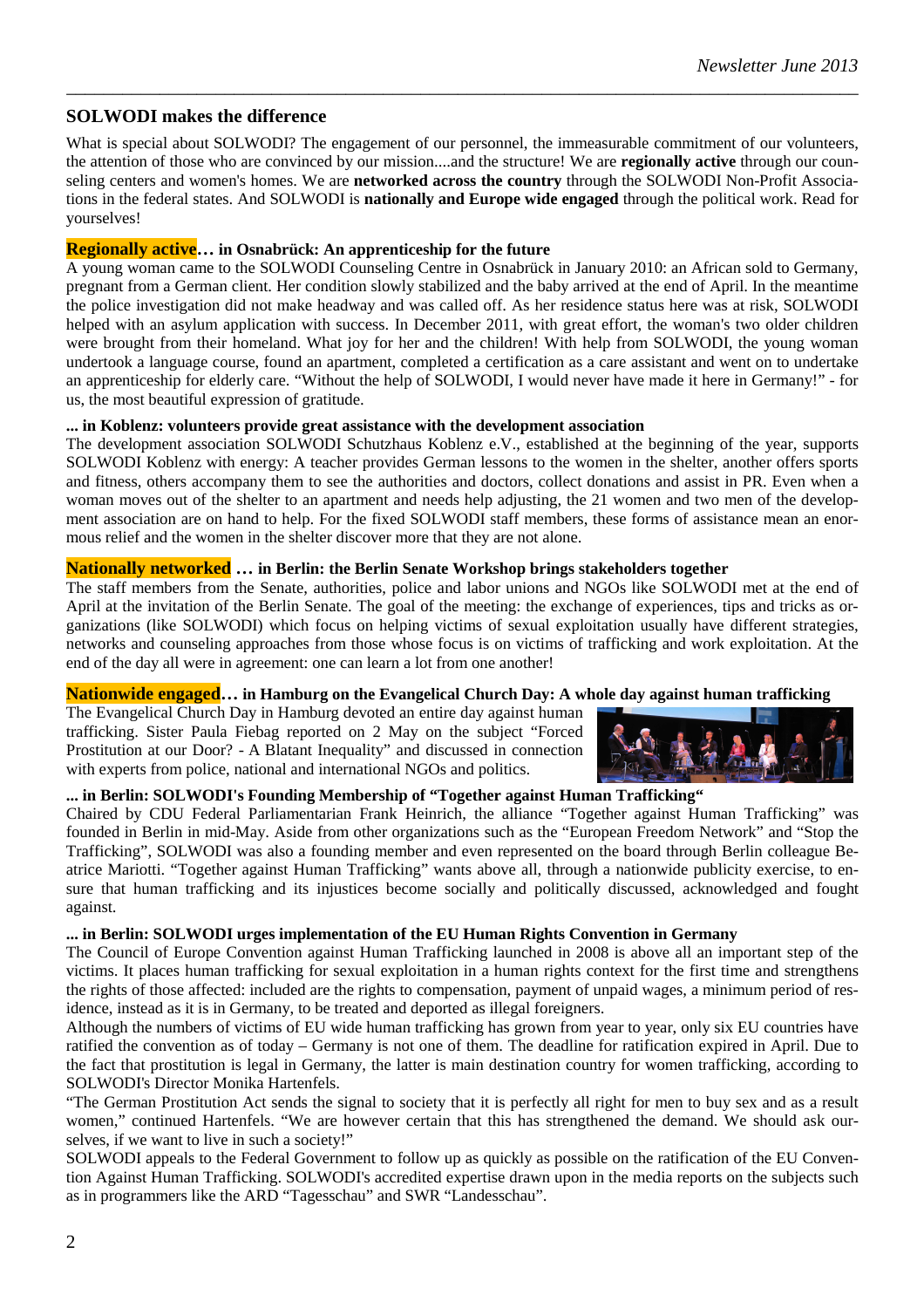3

# **Being a woman in … Columbia**

*by Julieta Romero Güeto* 

I still remember well my first beauty competition – it took place in kindergarten. I had just turned five, wore a pink dress and was told to move elegantly. I come from Columbia. For over 80 years, the Miss Columbia Pageant has been taking place in my hometown Cartagena. It is the media event of the year.

Columbian girls are aware from a young age how women look, how she should behave and be equally successful as a mother as she is in her professional life. And even the boys learn early: men do not cry, men do not cook and they do not also look after the children.

Clearly defined roles, each knows his/her place – the many problems began exactly there. A rigid role perception is also a major cause of domestic violence, according to a study carried out by the United Nations in 2010 in Columbia. Almost half of the women interviewed for this claimed to have been victims of gender-based violence. Half of all Columbian women are victims of violence, only because they are women? That shocked me. How can that be? The strict roles subjugating women in Columbia, brings together in an unholy alliance widespread low education levels and a patriarchal culture that is over hundreds of years old: Men need to protect their honor, punish infidelity, jealousy is a virtue, women who are ugly or not especially intelligent, are despised. And violence is seen in Columbia as a legitimate means to solve conflict. And it comes to these numbers: between January and October 2012, according to the Columbian Criminal Statistic, 47,390 women were victims of domestic violence, almost 18,000 of them victims of sexual abuse. The men were seldom punished: 80 percent of offences did not result in any consequence for the perpetrators.

It is no wonder because in a country like Columbia, even the media them-

selves hardly address the violence against women. The politics is turbulent, corruption scandals are a daily affair, the war makes headlines each day. The broadcasting time left is occupied by entertainment topics. As I began my studies, it became trendy to bring in contestants of the Miss Columbia Pageant as moderators on TV: after the political and economic news, they were permitted, skimpily dressed to present the latest news from the world of Hollywood stars and soap opera heroes. This is how the Columbian media sees women.

Despite all that, a piece of news in June 2012 was more important than all others: the death of Rosa Elvira Cely, a street vendor who was raped and killed. She was impaled, just like in the Middle Ages. Her fate sparked a storm of shame and indignation. In Bogota, the capital, thousands gathered for a symbolic demonstration and cried in chorus: "No more! No more!"

Yet something else often makes the lives of women in my homeland hard: the war. Leftist guerilla groups, armed forces, right winged paramilitaries, and the drug cartels have been fighting for over 40 years over the control of land. Women are particularly affected in this war. According to a current study, fighting against men is not be carried out the same way. Violence against women is a sharp weapon: they are subjugated, raped, violence on their bodies carried out, dishonored as bad mothers and bad wives. According to Human Rights Watch, the war in Columbia has resulted in more than 4 million

internal displaced persons, 10 percent of the population are refugees in their own land. Half of them are women.

Yet more and more activists, lawyers, journalists and victims dare to tell their story publicly and fight for their rights. Aida Quilcué is one of them. She belongs to the indigenous Nasa people and fights tirelessly to ensure that the armed forces finally vacate and return the land to its people. Her case speaks for itself. It was a day in December 2008, Aida Quilcué just returned from Geneva where she had publicly reported to the UN Human Rights Commission on violence against the indigenous peoples of Columbia - since the military killed her husband in a supposed accident. The attack itself was actually meant for her. But Aida Quilcué is not giving up: "Even if they kill me, even if they kill all of us, we will continue to fight for our dignity, for our freedom!"

I came to Germany three years ago to do my Masters in international journalism. My first stop was Dresden, where I lived for a year. In this city, the girls wear little makeup, sometimes they run around in jogging pants, high-heeled shoes are rarely seen. And I must say, I enjoy this anti-beauty trend. Today, at the end of my studies, I see my own culture and the challenges my country faces much more clearly.

One thing I hope with all my heart is that when I go back home, I would be able to create space as a journalist. Space for the stories of all those women who are the heroines of my home – and not because they have won a beauty contest.

# **SOLWODI goes to school**

Those wishing to change society must start early. Boys eventually become men, girls women – it would be good when both start early to consider what that means. Hence, SOLWODI places much value on that through presentations and supporting school projects that lay the foundations early.

For example the Maria Ward School in Eichstätt. Soni Unterreithmeier (SOLWODI Augsburg) visited Beate Trampert's religious classes many years ago and explained her work. At the end, student speakers presented a check of 3.989,- $\epsilon$ – all proceeds from various school events.

*Please read further on page 4*